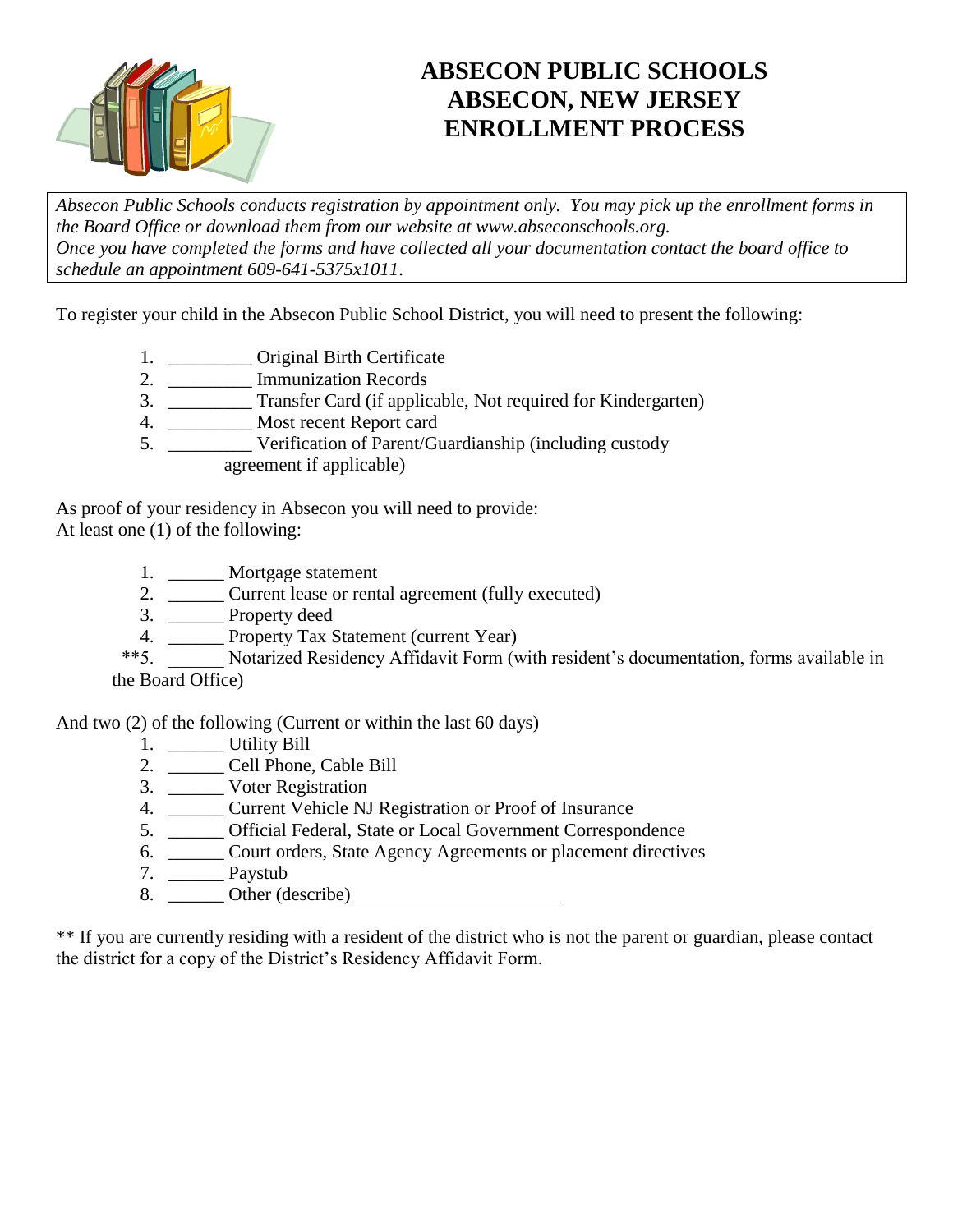# **ABSECON PUBLIC SCHOOLS ENROLLMENT FORM - ABSECON PUBLIC SCHOOLS Date**

| <b>Student's Information</b> |                                                                                                                                    |                  |                                                                      |               |  |
|------------------------------|------------------------------------------------------------------------------------------------------------------------------------|------------------|----------------------------------------------------------------------|---------------|--|
|                              | Child's Legal Name                                                                                                                 |                  |                                                                      | Grade         |  |
|                              | $\overline{\text{First}}$                                                                                                          | Middle           | Last                                                                 |               |  |
| Gender $\Box$ M $\Box$ F     | Child's date of Birth $\frac{1}{\sqrt{2}}$ City of birth $\frac{1}{\sqrt{2}}$                                                      |                  |                                                                      |               |  |
|                              | State of Birth Country of Birth Country of Birth Date Entered US Country 4.                                                        |                  |                                                                      |               |  |
|                              |                                                                                                                                    |                  | *If country of birth is not USA, provide entry date into USA school: |               |  |
|                              | Race: $\Box$ Asian $\Box$ White $\Box$ Black or African American $\Box$ American Indian $\Box$ Native Hawaiian or Pacific Islander |                  |                                                                      |               |  |
|                              | Ethnicity: $\Box$ Hispanic or Latino $\Box$ Not Hispanic or Latino                                                                 |                  |                                                                      |               |  |
|                              |                                                                                                                                    |                  |                                                                      |               |  |
| Previous School Attended     |                                                                                                                                    |                  |                                                                      |               |  |
|                              |                                                                                                                                    |                  |                                                                      |               |  |
|                              |                                                                                                                                    |                  |                                                                      |               |  |
| Child resides with           | $\Box$ Mother & Father                                                                                                             | $\Box$ Mother    |                                                                      | $\Box$ Father |  |
| (check one)                  | $\Box$ Mother & Step Father $ \Box$ Father & Stepmother                                                                            |                  |                                                                      |               |  |
|                              | $\Box$ Grandparents                                                                                                                | □ Other Relative |                                                                      |               |  |
|                              | $\Box$ Guardian                                                                                                                    |                  | $\Box$ Other                                                         |               |  |
| Name:                        |                                                                                                                                    |                  |                                                                      |               |  |
| Name:                        |                                                                                                                                    |                  |                                                                      |               |  |
| Address:                     |                                                                                                                                    |                  |                                                                      |               |  |
| City                         | State <u>Tip</u> State 2ip                                                                                                         |                  |                                                                      |               |  |
|                              |                                                                                                                                    |                  |                                                                      |               |  |
|                              |                                                                                                                                    |                  |                                                                      |               |  |
|                              |                                                                                                                                    |                  |                                                                      |               |  |
|                              | Email1: Email2: Email2: Email2:                                                                                                    |                  |                                                                      |               |  |
|                              | Mother's employer: Phone: Phone:                                                                                                   |                  |                                                                      |               |  |
|                              | Father's Employer: Phone: Phone: Phone:                                                                                            |                  |                                                                      |               |  |
|                              | Military: $\Box$ Active Duty $\Box$ National Guard or Reserve $\Box$ No Military Affiliation                                       |                  |                                                                      |               |  |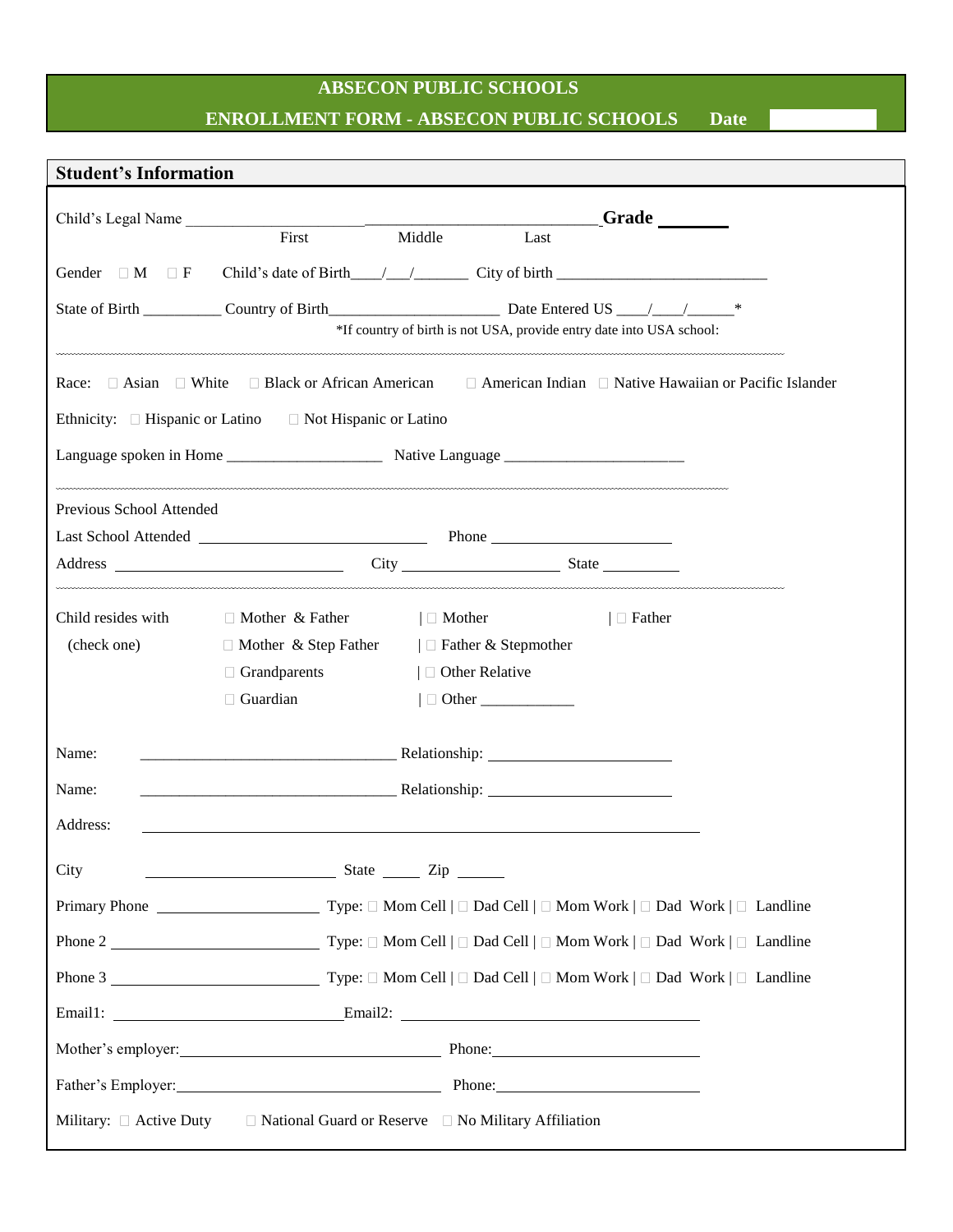## **REGISTRATION FORM ABSECON PUBLIC SCHOOLS**

|                                                                                                                                                                                                                               |                                      | <b>Additional Contact Information (Please provide at least two additional contacts)</b> |                    |
|-------------------------------------------------------------------------------------------------------------------------------------------------------------------------------------------------------------------------------|--------------------------------------|-----------------------------------------------------------------------------------------|--------------------|
| Name:                                                                                                                                                                                                                         |                                      | <b>Property of the Community Community Relationship:</b>                                | $\Box$ Can Pick up |
| Address:                                                                                                                                                                                                                      |                                      | ,我们也不会有什么。""我们的人,我们也不会有什么?""我们的人,我们也不会有什么?""我们的人,我们的人,我们也不会有什么?""我们的人,我们的人,我们的人,        | $\Box$ Mail to     |
| City                                                                                                                                                                                                                          | $S$ tate $Zip$                       |                                                                                         | $\Box$ Medical     |
|                                                                                                                                                                                                                               |                                      |                                                                                         |                    |
|                                                                                                                                                                                                                               |                                      |                                                                                         |                    |
|                                                                                                                                                                                                                               |                                      |                                                                                         |                    |
|                                                                                                                                                                                                                               |                                      |                                                                                         |                    |
|                                                                                                                                                                                                                               |                                      |                                                                                         |                    |
| Name:                                                                                                                                                                                                                         |                                      | <b>Machine and Science Community Relationship:</b> <u>2008 - 2009</u>                   | $\Box$ Can Pick up |
| Address:                                                                                                                                                                                                                      |                                      |                                                                                         | $\Box$ Mail to     |
| City                                                                                                                                                                                                                          | $S$ tate $Zip$                       |                                                                                         | $\Box$ Medical     |
|                                                                                                                                                                                                                               |                                      |                                                                                         |                    |
|                                                                                                                                                                                                                               |                                      |                                                                                         |                    |
|                                                                                                                                                                                                                               |                                      |                                                                                         |                    |
|                                                                                                                                                                                                                               |                                      |                                                                                         |                    |
|                                                                                                                                                                                                                               |                                      |                                                                                         |                    |
| <b>Special Education</b>                                                                                                                                                                                                      |                                      |                                                                                         |                    |
| Has your Student received any Special Education Support? $\Box$ Yes $\Box$ No<br>If Yes check the box and describe on the line below the services received.                                                                   |                                      |                                                                                         |                    |
| $\Box$ IEP<br>$\Box$ Speech                                                                                                                                                                                                   | $\Box$ Occupational/Physical Therapy | $\Box$ 504<br>$\Box$ Basic Skills $\Box$ ESL                                            |                    |
|                                                                                                                                                                                                                               |                                      |                                                                                         |                    |
|                                                                                                                                                                                                                               |                                      |                                                                                         |                    |
|                                                                                                                                                                                                                               |                                      |                                                                                         |                    |
| Household                                                                                                                                                                                                                     |                                      |                                                                                         |                    |
|                                                                                                                                                                                                                               |                                      | Grade $\_\_$<br>Grade                                                                   |                    |
|                                                                                                                                                                                                                               |                                      | Grade $\_\_$                                                                            |                    |
| Others Living in Household Learner and School and School and School and School and School and School and School and School and School and School and School and School and School and School and School and School and School |                                      |                                                                                         |                    |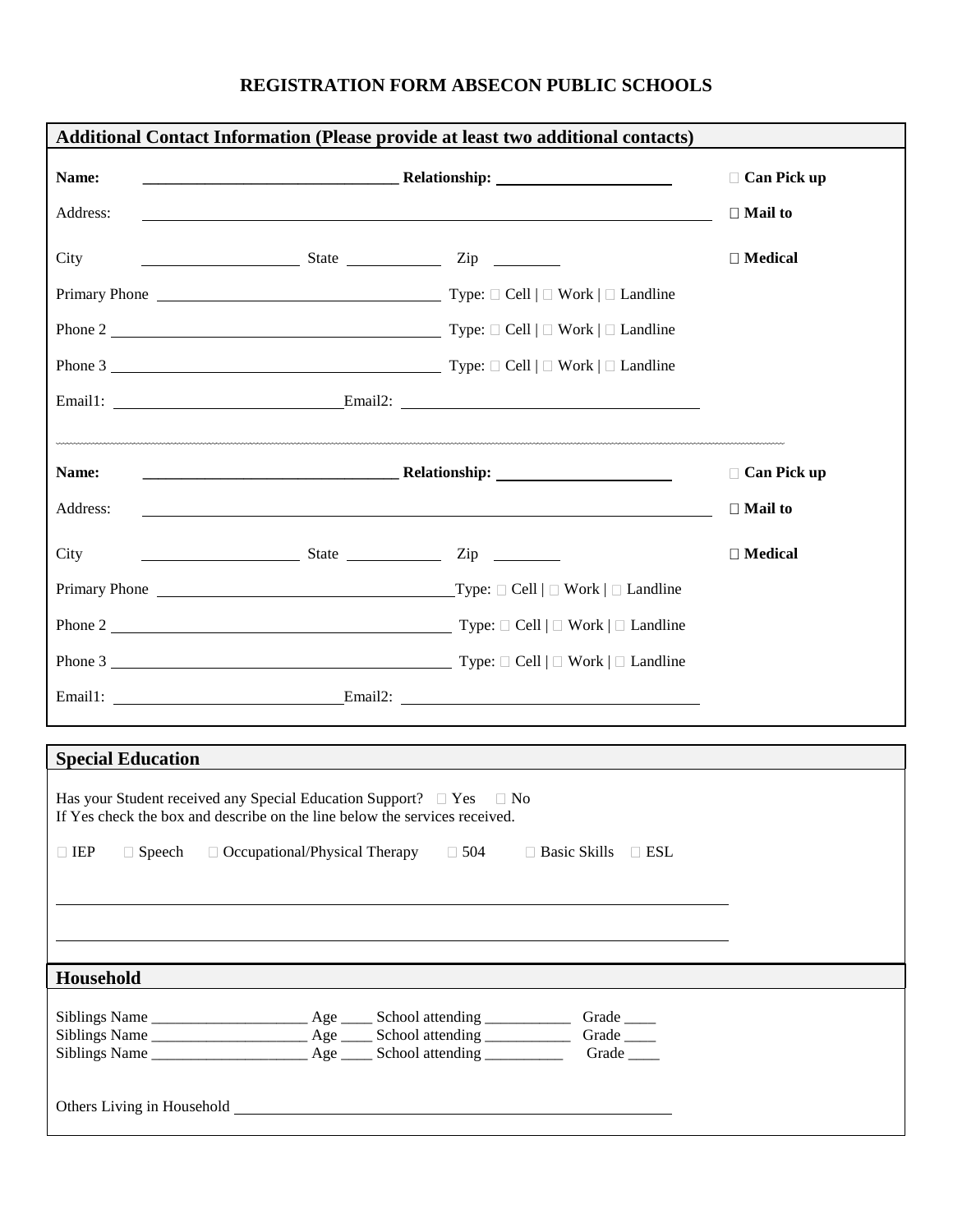## **REGISTRATION FORM ABSECON PUBLIC SCHOOLS**

| <b>NJ Smart Health Care Information</b>                                                                                                                                                                   |
|-----------------------------------------------------------------------------------------------------------------------------------------------------------------------------------------------------------|
| NJ FamilyCare provides free or low cost health insurance for uninsured children and certain low income parents. For more information call 800-701-<br>0710 or visit www.njfamilycare.org to apply online. |
| Does your child have health insurance? (Check one) $\Box$ Yes $\Box$ No If yes List Provider                                                                                                              |
| You may release my name and address to the NJ Family Care Program to contact me about health insurance.                                                                                                   |
| <b>Printed Name:</b><br>Written consent required pursuant to 20 U.S.C. $\S$ 1232g (b)(1) and 34 C.F.R. 99.30 (b).                                                                                         |
|                                                                                                                                                                                                           |
| Free and Dadysed Lovely Dragmans                                                                                                                                                                          |

#### **Free and Reduced Lunch Program**

Absecon offers a Free and Reduced Lunch Program to qualifying students. If your student qualified at a previous school their qualification may automatically carry over to the Absecon Schools

| Was your student receiving Free or Reduced lunch at their previous school? (Check one) $\Box$ Free $\Box$ Reduced $\Box$ No |  |
|-----------------------------------------------------------------------------------------------------------------------------|--|
| If Free or Reduced check the appropriate box $\square$ Direct Certification: $\square$ Application                          |  |
| If Direct Certification NJSnap or NJ TANF case number                                                                       |  |

### **Certification of Information**

*I certify that all the information provided on this form is accurate and correct, and I understand that falsifying information or presenting false documentation is a violation of New Jersey State Law, and Department of Education Administrative Code, and may result in revocation of enrollment, criminal fines, and payment of back tuition to the Absecon Public Schools.*

Signature of Parent \_\_\_\_\_\_\_\_\_\_\_\_\_\_\_\_\_\_\_\_\_\_\_\_\_\_\_\_\_\_\_\_\_\_\_\_\_\_\_\_Date\_\_\_\_\_\_\_\_\_\_\_\_\_\_\_\_\_\_\_\_\_\_\_\_\_\_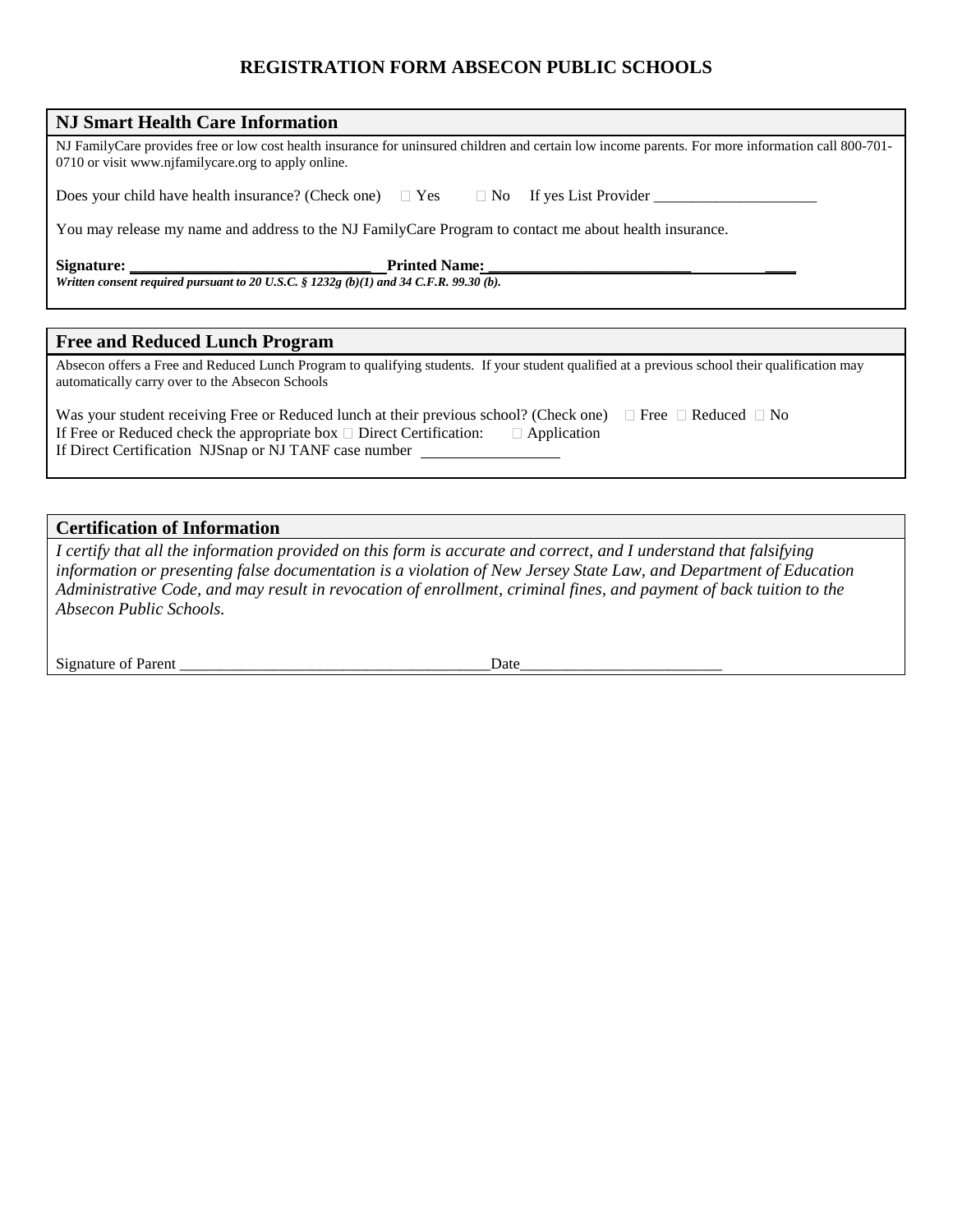| Please circle a response |                                                                                                                 |  |
|--------------------------|-----------------------------------------------------------------------------------------------------------------|--|
|                          | Yes No 1. Has the student been advised by a physician not to participate in any sport?                          |  |
|                          | Yes No 2. Is the student presently under a physician's care?                                                    |  |
|                          | Yes No 3. Has the student ever experienced a loss of consciousness after an injury?                             |  |
|                          | Yes No 4. Has the student ever had a dislocation or fractured bone?                                             |  |
|                          | Yes No 5. Has the student ever been hospitalized?                                                               |  |
|                          | Yes No 6. Does the student take medication on a regular basis?                                                  |  |
|                          | Yes No 7. Does the student have allergies?<br>If yes, list allergies $\frac{1}{\frac{1}{2} \sum_{i=1}^{n} a_i}$ |  |
|                          | Yes No 8. Does the student have asthma?                                                                         |  |
|                          | Yes No 9. Does the student have a reaction to bee stings?                                                       |  |
|                          | Yes No 10. Has the student ever experienced frequent chest pains or palpitations?                               |  |
| Yes No                   | 11. Has the student recently suffered fatigue or undue tiredness?                                               |  |
| Yes No                   | 12. Does the student have a history of fainting with exercise?                                                  |  |
| Yes No                   | 13. Has any family member suffered sudden death?                                                                |  |
|                          |                                                                                                                 |  |

Yes No 14. Has the student had any ear infections in the past? If yes, explain: \_\_\_\_\_\_\_\_\_\_\_\_\_\_\_\_\_\_\_\_\_\_\_\_\_\_\_\_\_\_\_\_\_\_\_\_\_\_\_\_\_\_\_\_\_\_\_\_\_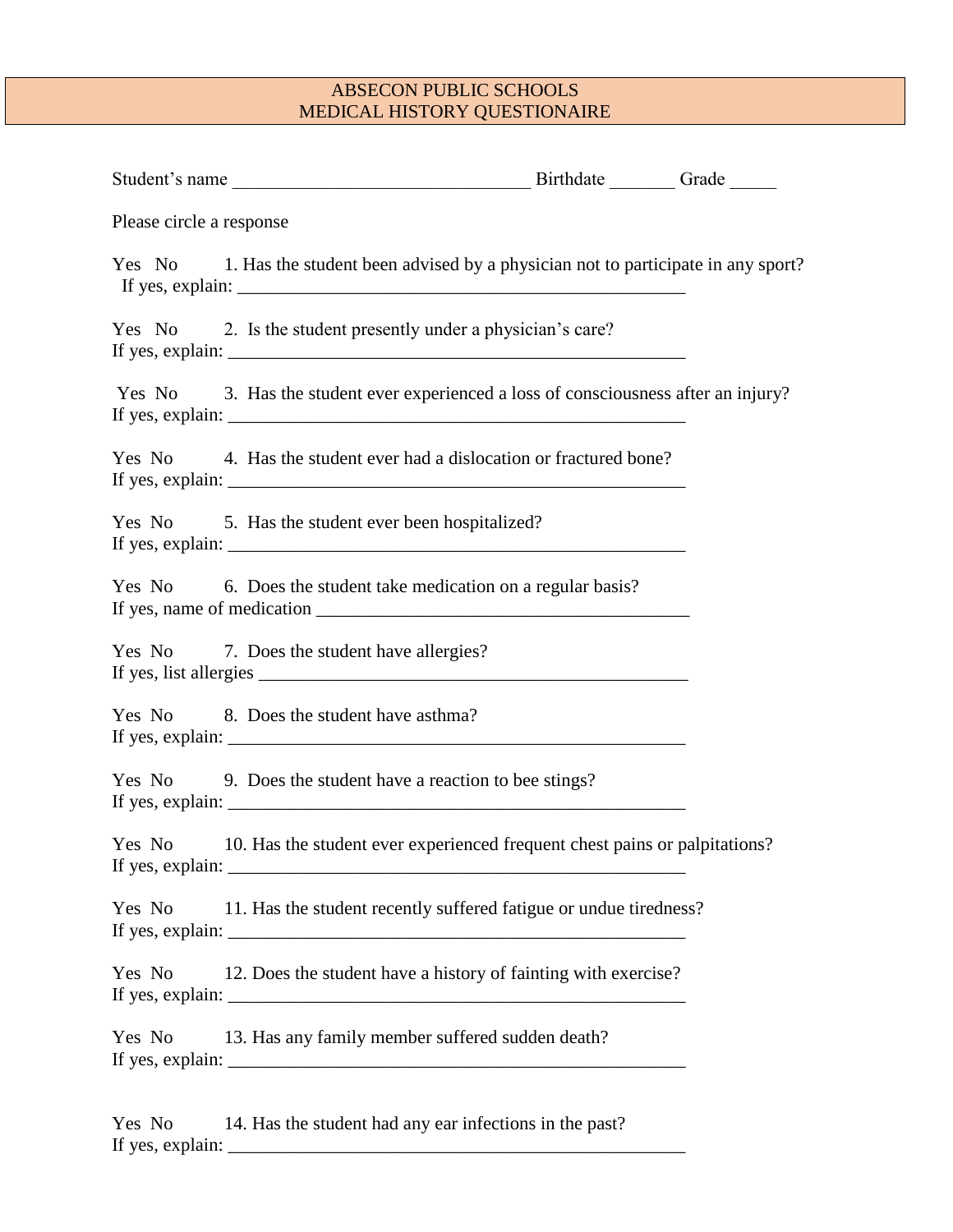Yes No 15. Does the student wear eyeglasses? If yes, explain: \_\_\_\_\_\_\_\_\_\_\_\_\_\_\_\_\_\_\_\_\_\_\_\_\_\_\_\_\_\_\_\_\_\_\_\_\_\_\_\_\_\_\_\_\_\_\_\_\_ Yes No 16. Does the student wear an orthodontic appliance? If yes, explain:  $\frac{1}{2}$  =  $\frac{1}{2}$  =  $\frac{1}{2}$  =  $\frac{1}{2}$  =  $\frac{1}{2}$  =  $\frac{1}{2}$  =  $\frac{1}{2}$  =  $\frac{1}{2}$  =  $\frac{1}{2}$  =  $\frac{1}{2}$  =  $\frac{1}{2}$  =  $\frac{1}{2}$  =  $\frac{1}{2}$  =  $\frac{1}{2}$  =  $\frac{1}{2}$  =  $\frac{1}{2}$  =  $\frac{1}{2}$  = Yes No 17. Does your child have any other medical problems that the school should be aware of?

If yes, explain: \_\_\_\_\_\_\_\_\_\_\_\_\_\_\_\_\_\_\_\_\_\_\_\_\_\_\_\_\_\_\_\_\_\_\_\_\_\_\_\_\_\_\_\_\_\_\_\_\_

\_\_\_\_\_\_\_\_\_\_\_\_\_\_\_\_\_\_\_\_\_\_\_\_\_\_\_\_\_\_\_\_\_\_\_\_\_\_\_\_\_\_\_\_\_\_\_\_\_ \_\_\_\_\_\_\_\_\_\_\_\_\_\_\_\_\_\_\_

I understand that this information will be shared with the appropriate staff members having contact with my child.

Parent/guardian signature Date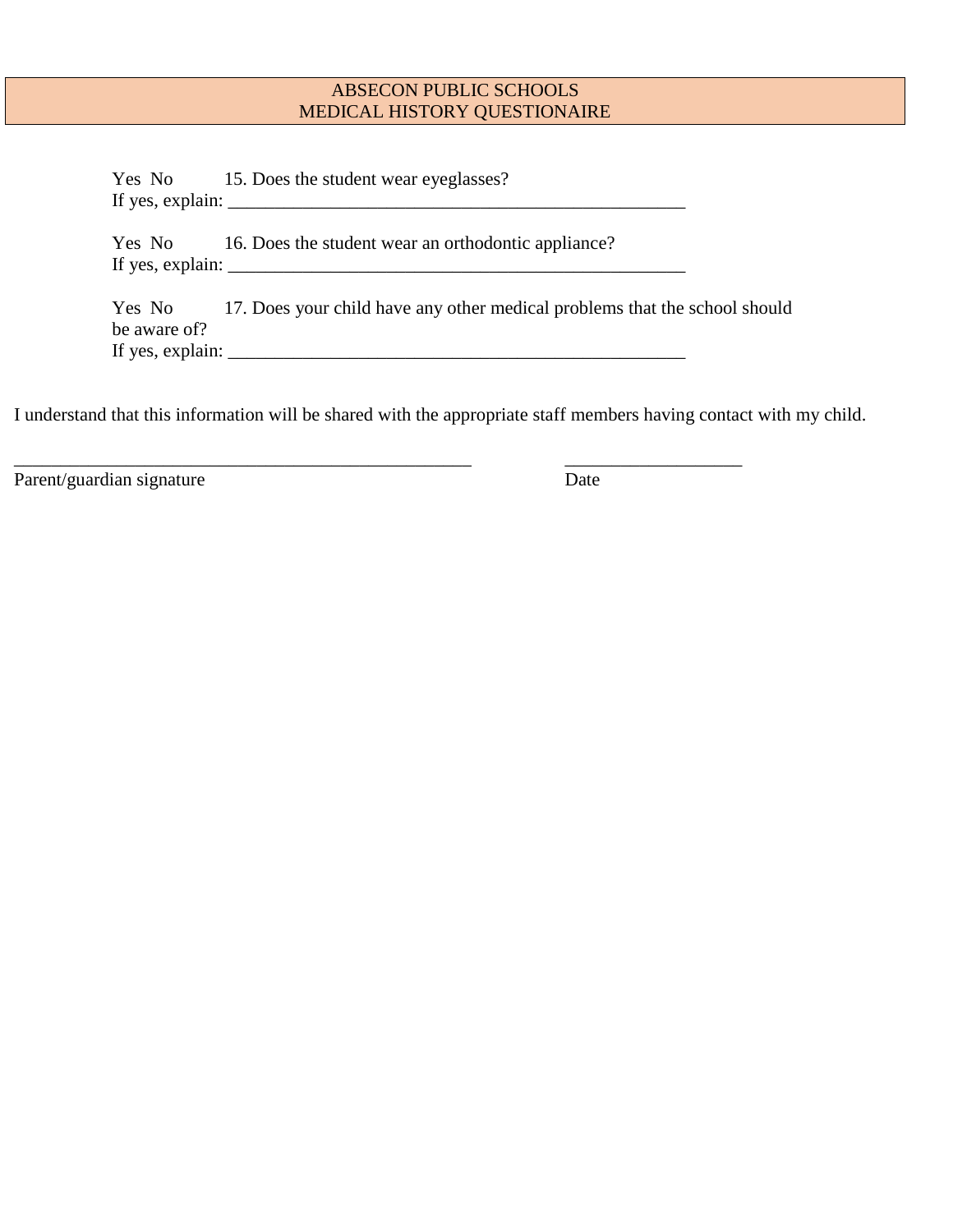**Form A**

# **ABSECON PUBLIC COMMUNITY SCHOOLS ASTHMA QUESTIONNAIRE**

### **\_\_\_\_\_\_\_Not Applicable**

**This form must be completed and signed by the parent or legal guardian of each student prior to the first full week of school.**

You have informed the school nurse that your child has asthma. In cooperation with your child's physician, please complete the information below and return it to the school nurse. **This form is only valid for the 2022- 2023 school year.**

\_\_\_\_\_\_\_\_\_\_\_\_\_\_\_\_\_\_\_\_\_\_\_\_\_\_\_\_\_\_\_\_\_\_\_\_\_\_\_\_\_\_\_\_\_\_\_\_\_\_\_\_\_\_\_\_\_\_\_\_\_\_\_\_\_\_\_\_\_\_\_\_\_\_\_\_\_\_\_\_\_\_\_\_\_\_\_\_\_\_\_\_\_\_\_\_\_\_ \_\_\_\_\_\_\_\_\_\_\_\_\_\_\_\_\_\_\_\_\_\_\_\_\_\_\_\_\_\_\_\_\_\_\_\_\_\_\_\_\_\_\_\_\_\_\_\_\_\_\_\_\_\_\_\_\_\_\_\_\_\_\_\_\_\_\_\_\_\_\_\_\_\_\_\_\_\_\_\_\_\_\_\_\_\_\_\_\_\_\_\_\_\_\_\_\_\_

\_\_\_\_\_\_\_\_\_\_\_\_\_\_\_\_\_\_\_\_\_\_\_\_\_\_\_\_\_\_\_\_\_\_\_\_\_\_\_\_\_\_\_\_\_\_\_\_\_\_\_\_\_\_\_\_\_\_\_\_\_\_\_\_\_\_\_\_\_\_\_\_\_\_\_\_\_\_\_\_\_\_\_\_\_\_\_\_\_\_\_\_\_\_\_\_\_\_ \_\_\_\_\_\_\_\_\_\_\_\_\_\_\_\_\_\_\_\_\_\_\_\_\_\_\_\_\_\_\_\_\_\_\_\_\_\_\_\_\_\_\_\_\_\_\_\_\_\_\_\_\_\_\_\_\_\_\_\_\_\_\_\_\_\_\_\_\_\_\_\_\_\_\_\_\_\_\_\_\_\_\_\_\_\_\_\_\_\_\_\_\_\_\_\_\_\_

Student's Name **Student's Name** Grade **Date of Birth MEDICAL HISTORY: (To be completed by parent/guardian and physician)**

Briefly describe what causes the child's asthma:

\_\_\_\_\_\_\_\_\_\_\_\_\_\_\_\_\_\_\_\_\_\_\_\_\_\_\_\_\_\_\_\_\_\_\_\_\_

What are his/her signs of onset of an asthmatic episode?

Does exercise induce episodes of asthma? If so, list types of exercise:

Do certain weather conditions affect your child's asthma? <br>if so, list them:

| Name: | Please list medications that are taken routinely?<br>Dosage: | Time:             |  |
|-------|--------------------------------------------------------------|-------------------|--|
|       | Does this child suffer any side effects from the medication? | if so, list them: |  |
|       |                                                              |                   |  |

Is the child capable of self-administration of his/her medication? \_\_\_\_\_\_\_\_\_ Yes \_\_\_\_\_\_\_\_\_no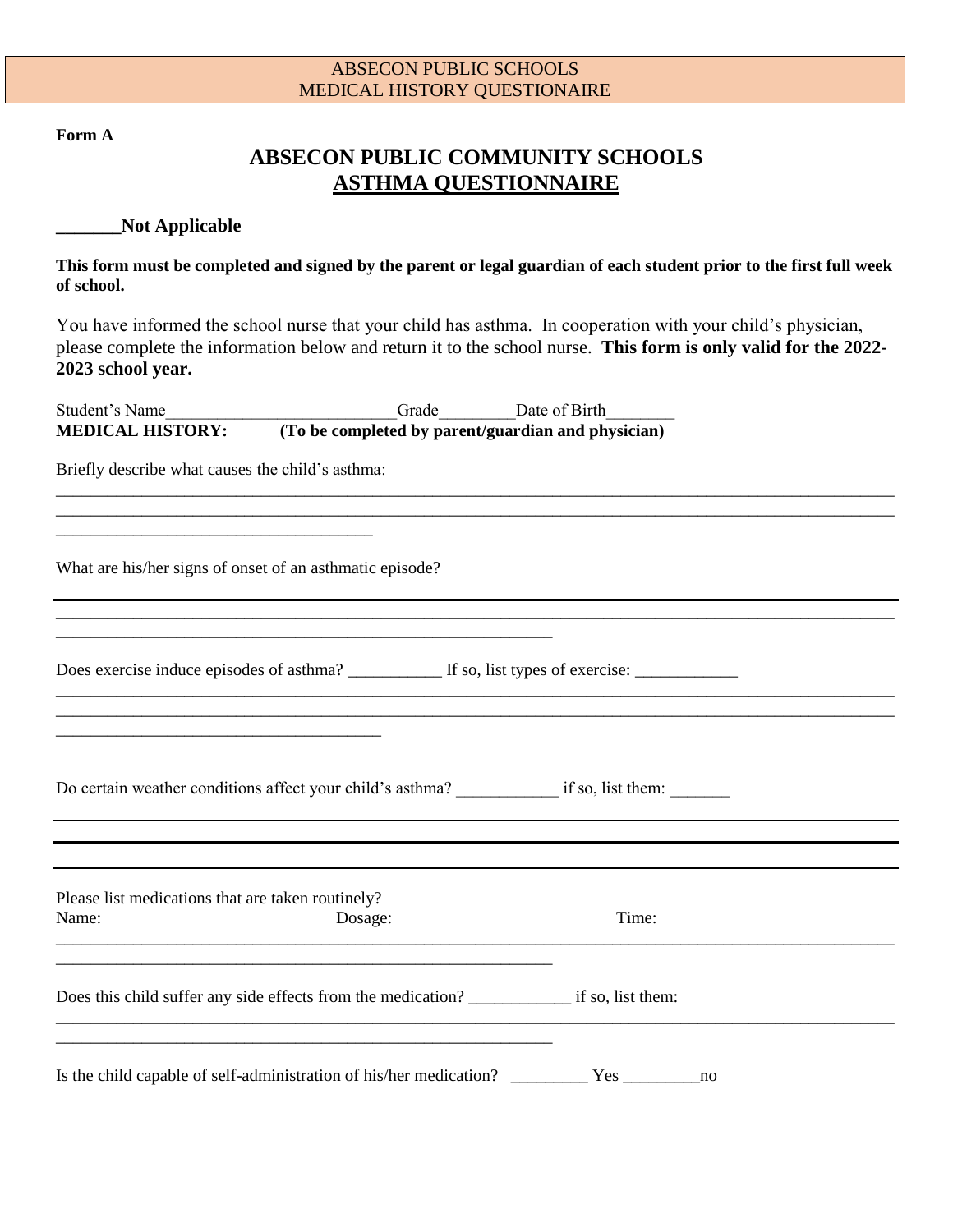**Form B (page 2)**

# **ASTHMA QUESTSIONNAIRE**

**EMERGENCY PROCEDURES: (To be completed by physician)**

Steps for an acute asthma episode:

| 2.      |                                              |      |                                                                                                               |
|---------|----------------------------------------------|------|---------------------------------------------------------------------------------------------------------------|
| 3.      |                                              |      |                                                                                                               |
|         |                                              |      |                                                                                                               |
|         | Physician's/Health Care Provider's Signature | Date |                                                                                                               |
|         | <b>EMERGENCY PHONE NUMBERS:</b>              |      |                                                                                                               |
| Mother: |                                              |      |                                                                                                               |
| Father: |                                              |      |                                                                                                               |
| Other:  |                                              |      |                                                                                                               |
|         |                                              |      |                                                                                                               |
|         |                                              |      |                                                                                                               |
|         | Physician's/Health Care Provider's Signature | Date |                                                                                                               |
|         |                                              |      |                                                                                                               |
|         |                                              |      |                                                                                                               |
|         |                                              |      | I understand that this information may be shared with appropriate staff members having contact with my child. |

\_\_\_\_\_\_\_\_\_\_\_\_\_\_\_\_\_\_\_\_\_\_\_\_\_\_\_\_\_\_\_\_\_\_\_\_\_\_\_\_\_\_\_\_\_\_\_\_\_\_\_\_ \_\_\_\_\_\_\_\_\_\_\_\_\_\_\_\_\_\_\_\_\_

Parent's/Guardian's Signature Date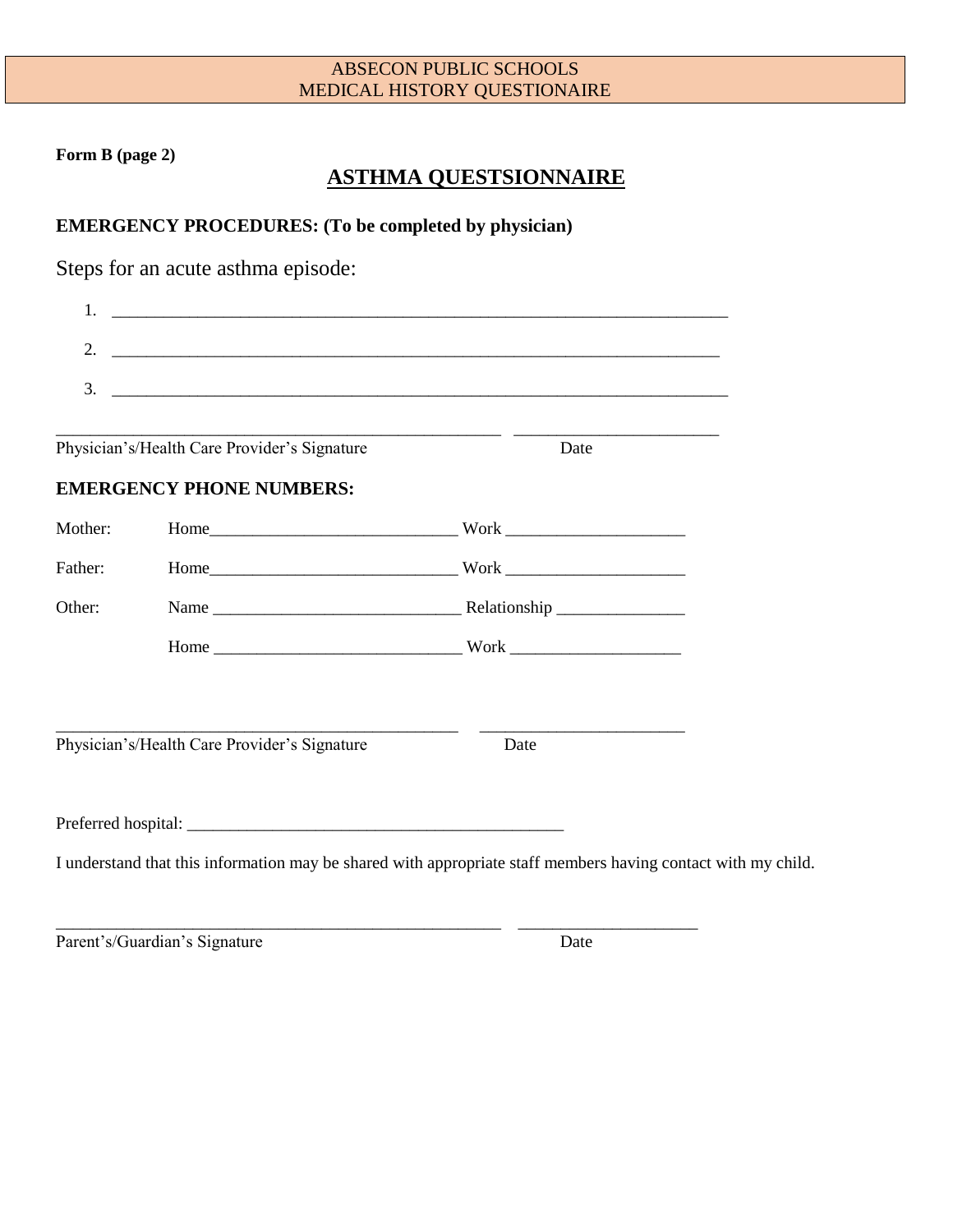**Form C**

# **ABSECON COMMUNITY SCHOOLS DIABETES QUESTIONNAIRE**

# \_\_\_\_\_\_ NOT APPLICABLE

You have informed the school nurse that your child has diabetes. In cooperation with your child's physician, please complete the information below and return it to the school nurse. **This form is only valid for the 2022- 2023 school year.**

|                                                                 |       | <b>MEDICAL HISTORY:</b> (To be completed by parent/guardian and physician)        |                          |  |
|-----------------------------------------------------------------|-------|-----------------------------------------------------------------------------------|--------------------------|--|
| <b>Blood Glucose</b>                                            |       |                                                                                   |                          |  |
|                                                                 |       |                                                                                   |                          |  |
|                                                                 |       | Glcohemoglobulin A1C result: _____________________________Date: _________________ |                          |  |
|                                                                 |       | Usual times to test blood glucose (check all that apply):                         |                          |  |
|                                                                 |       | before breakfast ___________ before lunch                                         | before dinner            |  |
|                                                                 |       | before exercise exercise after exercise                                           | $\rule{1em}{0.15mm}$ PRN |  |
|                                                                 |       | Can child perform their own blood glucose tests? Yes                              | N <sub>o</sub>           |  |
|                                                                 |       |                                                                                   |                          |  |
|                                                                 |       |                                                                                   |                          |  |
|                                                                 |       |                                                                                   |                          |  |
| Insulin<br>Times, type and dosages of insulin injections taken: |       |                                                                                   |                          |  |
| Time:                                                           | Type: | Dosage:                                                                           |                          |  |
|                                                                 |       |                                                                                   |                          |  |
|                                                                 |       | <u> The Common School (1989)</u>                                                  |                          |  |
|                                                                 |       |                                                                                   |                          |  |
|                                                                 |       |                                                                                   |                          |  |

Other Medications: \_\_\_\_\_\_\_\_\_\_\_\_\_\_\_\_\_\_\_\_\_\_\_\_\_\_\_\_\_\_\_\_\_\_\_\_\_\_\_\_\_\_\_\_\_\_\_\_\_\_\_\_\_\_\_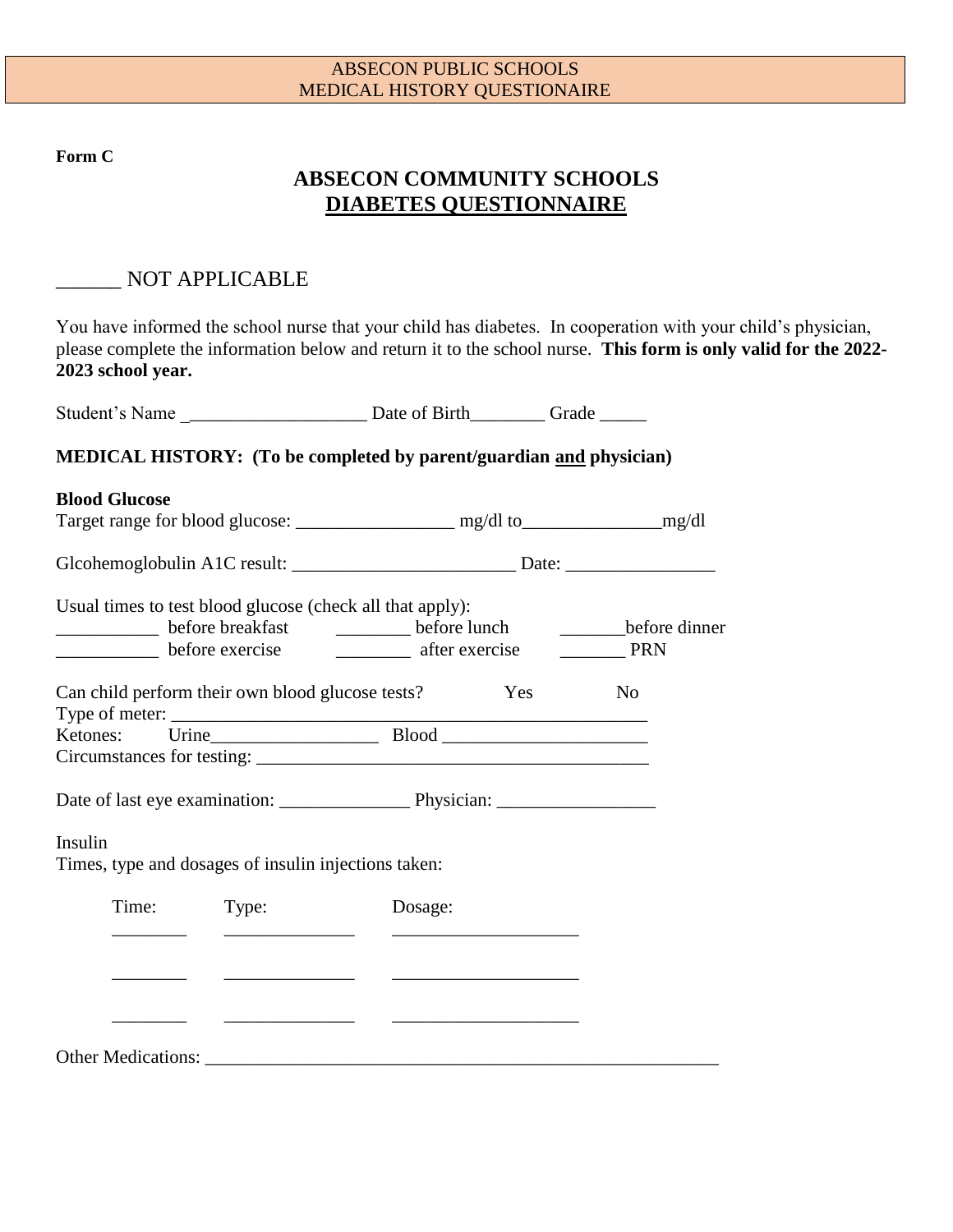## **Form D (page 2)**

## **DIABETES QUESTIONNAIRE**

| <b>Meals and Snacks</b>                                |                          |                                                                                                                      |  |
|--------------------------------------------------------|--------------------------|----------------------------------------------------------------------------------------------------------------------|--|
| <b>Meals and Snacks:</b>                               | Time:                    | Food Content/Amount:                                                                                                 |  |
| <b>Breakfast</b>                                       |                          |                                                                                                                      |  |
| <b>Midmorning Snack</b>                                |                          | <u> The Communication of the Communication of the Communication of the Communication of the Communication of</u>     |  |
| Lunch                                                  |                          | <u> 2002 - Johann John Harrison, mars and de la partie de la partie de la partie de la partie de la partie de la</u> |  |
| <b>Midafternoon Snack</b>                              | $\overline{\phantom{a}}$ |                                                                                                                      |  |
| Other times to give snack                              | <b>Contract Contract</b> |                                                                                                                      |  |
| Preferred snack foods:                                 |                          |                                                                                                                      |  |
|                                                        |                          |                                                                                                                      |  |
| <b>Exercise and Sports</b>                             |                          |                                                                                                                      |  |
|                                                        |                          | A snack such as ________________________ should be readily available at the site of exercise and sports.             |  |
| Restrictions on activity, if any:                      |                          |                                                                                                                      |  |
|                                                        |                          |                                                                                                                      |  |
|                                                        |                          |                                                                                                                      |  |
| Hypoglycemia                                           |                          |                                                                                                                      |  |
|                                                        |                          |                                                                                                                      |  |
|                                                        |                          |                                                                                                                      |  |
|                                                        |                          |                                                                                                                      |  |
|                                                        |                          |                                                                                                                      |  |
|                                                        |                          | If glucagons is to be given please list the dose, route and side effects (If glucagons is given, 911 will be         |  |
| activated and parents/guardians notified immediately): |                          |                                                                                                                      |  |
|                                                        |                          |                                                                                                                      |  |
|                                                        |                          |                                                                                                                      |  |
| <b>Hyperglycemia</b>                                   |                          |                                                                                                                      |  |
|                                                        |                          |                                                                                                                      |  |
|                                                        |                          |                                                                                                                      |  |
|                                                        |                          |                                                                                                                      |  |
| Physician's/Health Care Provider's Signature           |                          | Date                                                                                                                 |  |
| <b>Emergency Phone Numbers</b>                         |                          |                                                                                                                      |  |
| Mother: Home                                           |                          | Work                                                                                                                 |  |
| Father:<br>Home $\_\_$                                 |                          |                                                                                                                      |  |
| Other:                                                 |                          | Relationship                                                                                                         |  |
|                                                        |                          | $\label{thm:work} \text{Work} \xrightarrow{\hspace{15mm}}$                                                           |  |
| Home $\_\_$                                            |                          |                                                                                                                      |  |
|                                                        |                          |                                                                                                                      |  |
|                                                        |                          |                                                                                                                      |  |
|                                                        |                          |                                                                                                                      |  |
| Parent's/Guardian's Signature                          |                          | Date                                                                                                                 |  |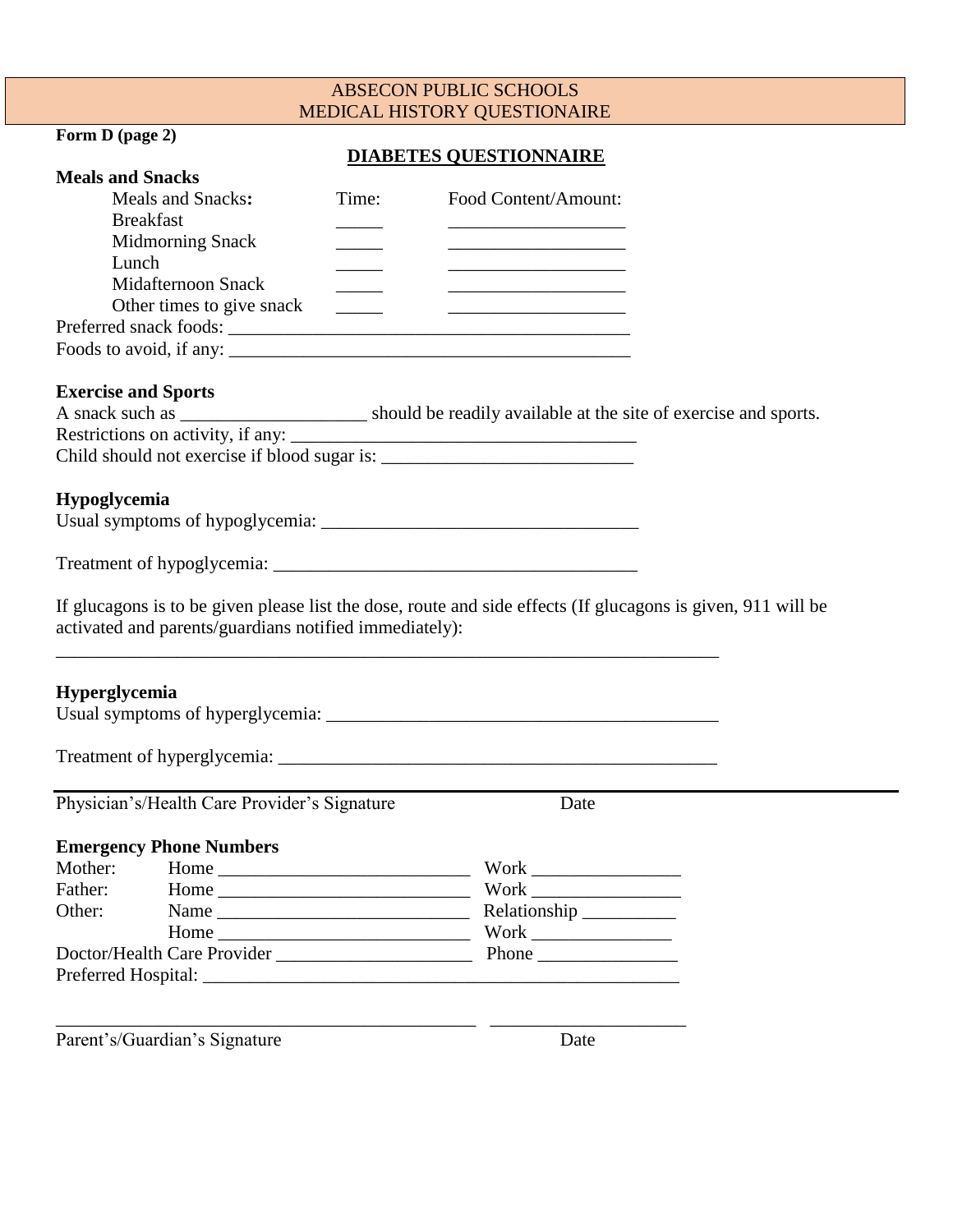**Form E**

# **ABSECON COMMUNITY SCHOOLS PHYSICAL EDUCATION AND RECESS EXCUSE FORM**

# **\_\_\_\_ Not Applicable**

Dear Parent/Guardian:

New Jersey Statue 18A:35-7 requires that every student participate in health, safety and physical education. Physical education is an important part of a child's development. Though the student may not be able to do all of the activities, any activity that he or she is capable of doing will help to improve physical and social development.

A student may only be excused from physical education class by a licensed physician/health care provider stating a specific time period, activities and reason for exclusion. Please have your doctor complete the information below and return it to the school nurse.

**This form is valid for the 2022-2023 school year only.**

|                                                                                                                                                                | TO BE COMPLETED BY PHYSICIAN                                                         |
|----------------------------------------------------------------------------------------------------------------------------------------------------------------|--------------------------------------------------------------------------------------|
|                                                                                                                                                                |                                                                                      |
|                                                                                                                                                                |                                                                                      |
| <b>Reason:</b>                                                                                                                                                 |                                                                                      |
| He/she may continue to participate in the following activities: (please check)<br>______ exercise _______ kicking ______ throwing ______ dance ______ aerobics | ______ running _______ walking ______ stationary bike _____ upper body strengthening |
| Physician's/Health Care Provider's Signature                                                                                                                   | Date                                                                                 |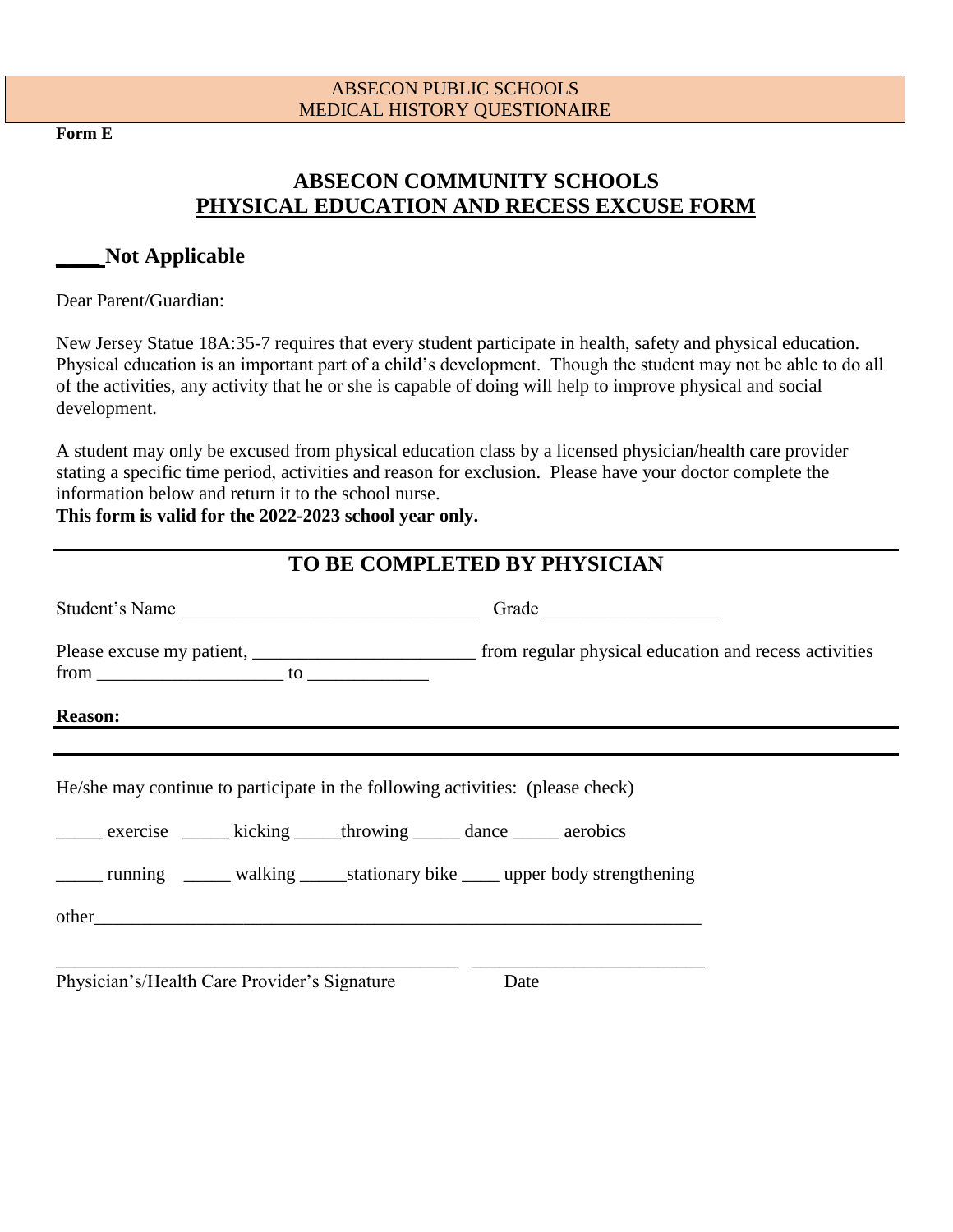**Form F**

# **ABSECON COMMUNITY SCHOOLS PERMISSION TO ADMINISTER MEDICATION**

Dear Parent/Guardian and Doctor:

The state requires a written doctor's order, written permission by the parent/guardian, and the original container that the medication came in order for the nurse to administer medication in school. This includes over-the-counter and prescription medications. It is preferred that any medication, whether prescription or non-prescription, be given before or after school hours whenever possible. However, if it is essential that the student receive the medication during school hours, we will need you to provide the following information. **This form is valid for the 2022-2023 school year only.**

| I give my permission for the school nurse to give my child, |                                                                 |  |  |  |
|-------------------------------------------------------------|-----------------------------------------------------------------|--|--|--|
|                                                             | <b>EXAMPLE 2018</b> medication as prescribed by his/her doctor. |  |  |  |
| <b>Date</b>                                                 | Parent/Guardian signature                                       |  |  |  |
|                                                             | TO BE COMPLETED BY THE DOCTOR                                   |  |  |  |
|                                                             |                                                                 |  |  |  |
|                                                             |                                                                 |  |  |  |
| <b>Dosage and route</b>                                     |                                                                 |  |  |  |
|                                                             |                                                                 |  |  |  |
| For school trips/after hour sports events:                  |                                                                 |  |  |  |
| ____ May self medicate                                      |                                                                 |  |  |  |
| ____ They do not need medication on the trip                |                                                                 |  |  |  |
| <b>Physician's Signature</b>                                | Date                                                            |  |  |  |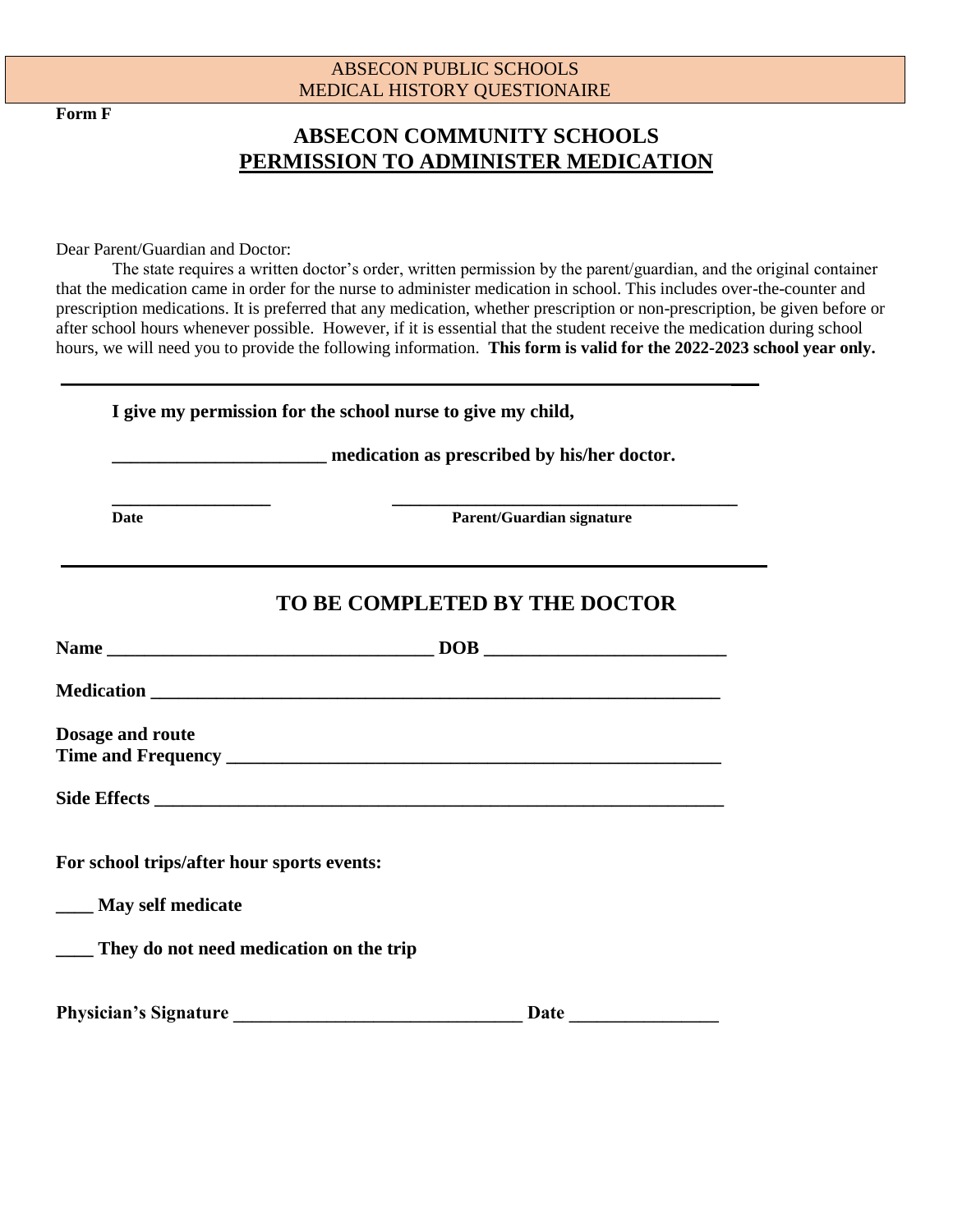**PHYSICAL EXAMINATION REPORT**

| School ___________________Grade ___________________________Gender _______________<br>PHYSICIAN OR PROVIDER INFORMATION - PLEASE COMPLETE BOTH SIDES<br>Vision R 20/____ L 20/____ Corrected Y/N Contacts Y/N Glasses Y/N<br><b>NORMAL</b><br><b>COMMENTS</b><br><b>ABNORMAL</b><br><b>FINDINGS</b><br><b>Ears</b><br><b>Eyes/Sclera/Pupils</b><br><b>Lymph Glands</b><br><b>Thyroid</b><br><b>Nose/Mouth Teeth/Throat</b><br><b>Heart</b><br>Murmurs/Rhythm/*rate<br>Lungs<br>Abdomen<br><b>Yes/Possible</b><br>N <sub>0</sub><br>Hernia<br><b>Genito-Urinary</b><br>Orthopedic – Structural<br><b>Posture</b><br>Feet<br><b>Scoliosis</b><br><b>Skin</b><br><b>Nutrition</b><br><b>Neurological</b><br><b>Speech</b><br><b>Other</b><br><b>GENERAL</b><br><b>APPEARANCE</b><br>VACCINES: PLEASE ATTACH A COPY OF IMMUNIZATIONS |  |  | School year ______ 2022-2023_______ |
|---------------------------------------------------------------------------------------------------------------------------------------------------------------------------------------------------------------------------------------------------------------------------------------------------------------------------------------------------------------------------------------------------------------------------------------------------------------------------------------------------------------------------------------------------------------------------------------------------------------------------------------------------------------------------------------------------------------------------------------------------------------------------------------------------------------------------------|--|--|-------------------------------------|
|                                                                                                                                                                                                                                                                                                                                                                                                                                                                                                                                                                                                                                                                                                                                                                                                                                 |  |  |                                     |
|                                                                                                                                                                                                                                                                                                                                                                                                                                                                                                                                                                                                                                                                                                                                                                                                                                 |  |  |                                     |
|                                                                                                                                                                                                                                                                                                                                                                                                                                                                                                                                                                                                                                                                                                                                                                                                                                 |  |  |                                     |
|                                                                                                                                                                                                                                                                                                                                                                                                                                                                                                                                                                                                                                                                                                                                                                                                                                 |  |  |                                     |
|                                                                                                                                                                                                                                                                                                                                                                                                                                                                                                                                                                                                                                                                                                                                                                                                                                 |  |  |                                     |
|                                                                                                                                                                                                                                                                                                                                                                                                                                                                                                                                                                                                                                                                                                                                                                                                                                 |  |  |                                     |
|                                                                                                                                                                                                                                                                                                                                                                                                                                                                                                                                                                                                                                                                                                                                                                                                                                 |  |  |                                     |
|                                                                                                                                                                                                                                                                                                                                                                                                                                                                                                                                                                                                                                                                                                                                                                                                                                 |  |  |                                     |
|                                                                                                                                                                                                                                                                                                                                                                                                                                                                                                                                                                                                                                                                                                                                                                                                                                 |  |  |                                     |
|                                                                                                                                                                                                                                                                                                                                                                                                                                                                                                                                                                                                                                                                                                                                                                                                                                 |  |  |                                     |
|                                                                                                                                                                                                                                                                                                                                                                                                                                                                                                                                                                                                                                                                                                                                                                                                                                 |  |  |                                     |
|                                                                                                                                                                                                                                                                                                                                                                                                                                                                                                                                                                                                                                                                                                                                                                                                                                 |  |  |                                     |
|                                                                                                                                                                                                                                                                                                                                                                                                                                                                                                                                                                                                                                                                                                                                                                                                                                 |  |  |                                     |
|                                                                                                                                                                                                                                                                                                                                                                                                                                                                                                                                                                                                                                                                                                                                                                                                                                 |  |  |                                     |
|                                                                                                                                                                                                                                                                                                                                                                                                                                                                                                                                                                                                                                                                                                                                                                                                                                 |  |  |                                     |
|                                                                                                                                                                                                                                                                                                                                                                                                                                                                                                                                                                                                                                                                                                                                                                                                                                 |  |  |                                     |
|                                                                                                                                                                                                                                                                                                                                                                                                                                                                                                                                                                                                                                                                                                                                                                                                                                 |  |  |                                     |
|                                                                                                                                                                                                                                                                                                                                                                                                                                                                                                                                                                                                                                                                                                                                                                                                                                 |  |  |                                     |
|                                                                                                                                                                                                                                                                                                                                                                                                                                                                                                                                                                                                                                                                                                                                                                                                                                 |  |  |                                     |
|                                                                                                                                                                                                                                                                                                                                                                                                                                                                                                                                                                                                                                                                                                                                                                                                                                 |  |  |                                     |
|                                                                                                                                                                                                                                                                                                                                                                                                                                                                                                                                                                                                                                                                                                                                                                                                                                 |  |  |                                     |
|                                                                                                                                                                                                                                                                                                                                                                                                                                                                                                                                                                                                                                                                                                                                                                                                                                 |  |  |                                     |
|                                                                                                                                                                                                                                                                                                                                                                                                                                                                                                                                                                                                                                                                                                                                                                                                                                 |  |  |                                     |
|                                                                                                                                                                                                                                                                                                                                                                                                                                                                                                                                                                                                                                                                                                                                                                                                                                 |  |  |                                     |
|                                                                                                                                                                                                                                                                                                                                                                                                                                                                                                                                                                                                                                                                                                                                                                                                                                 |  |  |                                     |
|                                                                                                                                                                                                                                                                                                                                                                                                                                                                                                                                                                                                                                                                                                                                                                                                                                 |  |  |                                     |
|                                                                                                                                                                                                                                                                                                                                                                                                                                                                                                                                                                                                                                                                                                                                                                                                                                 |  |  |                                     |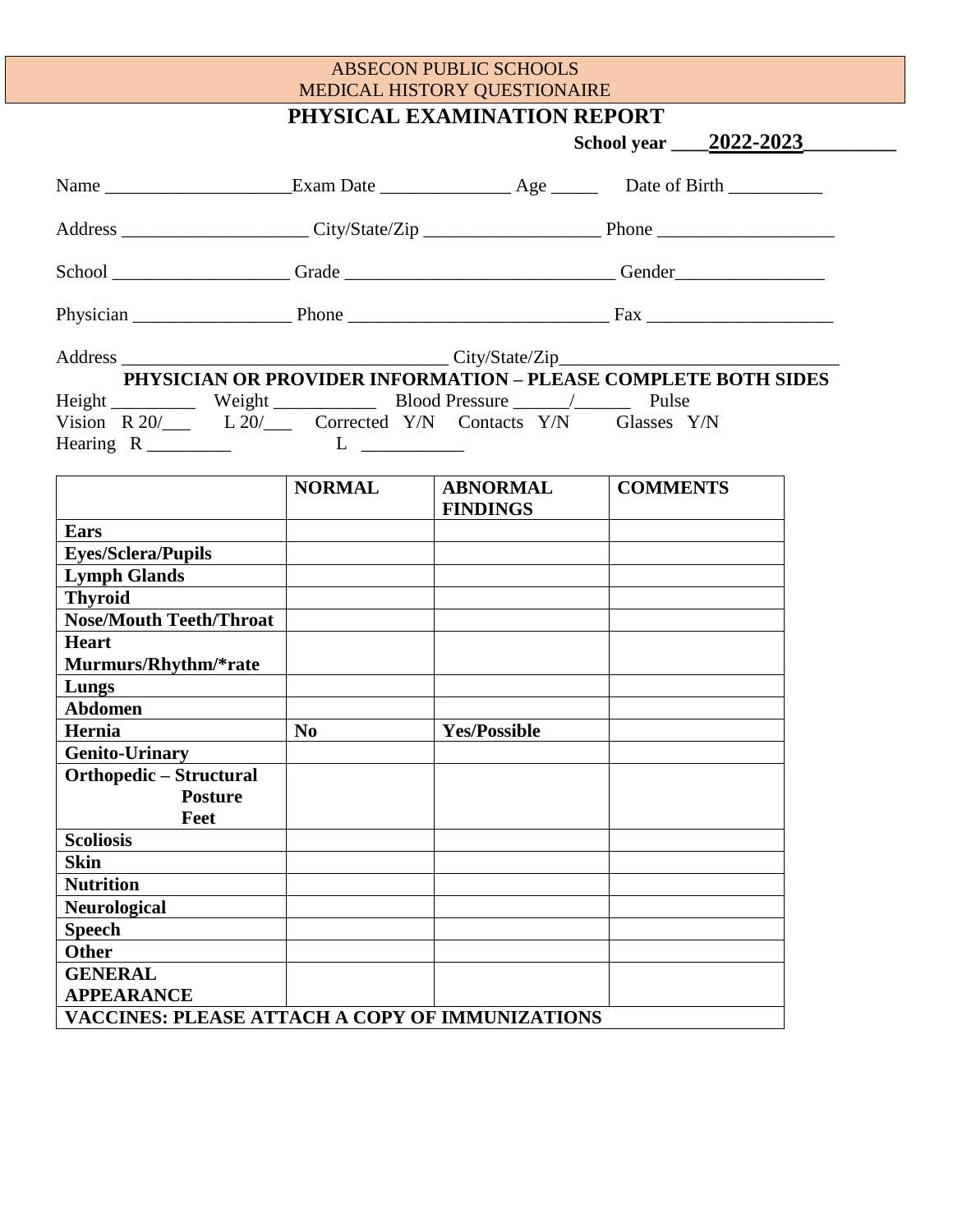| <b>MEDICAL HISTORY QUESTIONAIRE</b>                                      | <b>ABSECON PUBLIC SCHOOLS</b> |                          |                         |
|--------------------------------------------------------------------------|-------------------------------|--------------------------|-------------------------|
|                                                                          |                               |                          |                         |
| <b>MEDICAL HISTORY</b>                                                   |                               |                          |                         |
| 1. Have you ever had a seizure?                                          | <b>YES</b>                    | <b>NO</b>                |                         |
| 2. Have you ever fainted or passed out?                                  | <b>YES</b>                    | NO.                      | Date __________________ |
| 3. Have you ever experienced chest pain?                                 | <b>YES</b>                    | <b>NO</b>                | Date __________________ |
| Have you ever experienced shortness of breath?<br>4.                     | <b>YES</b>                    | <b>NO</b>                | Date _______________    |
| Do you have asthma?<br>5.                                                | <b>YES</b>                    | <b>NO</b>                | Describe _____________  |
| Do you have diabetes?<br>6.                                              | <b>YES</b>                    | <b>NO</b>                | Date _______________    |
| 7. Are you allergic to anything?                                         | <b>YES</b>                    | <b>NO</b>                | Date ________________   |
|                                                                          |                               |                          | School year             |
| Have you ever had any of the following diseases:                         |                               |                          |                         |
| Chickenpox<br><b>YES</b><br><b>NO</b>                                    | <b>Lyme Disease</b>           | <b>YES</b>               | <b>NO</b>               |
| <b>Mononucleosis</b><br><b>YES</b><br>NO                                 | <b>Scarlet Fever</b>          | <b>YES</b>               | <b>NO</b>               |
|                                                                          |                               |                          |                         |
| <b>Medications currently in use:</b>                                     |                               |                          |                         |
|                                                                          |                               |                          |                         |
|                                                                          |                               |                          |                         |
| <b>Recent:</b>                                                           |                               |                          |                         |
| 1. Surgeries                                                             |                               |                          |                         |
|                                                                          |                               |                          |                         |
|                                                                          |                               |                          |                         |
|                                                                          |                               |                          |                         |
|                                                                          |                               |                          |                         |
|                                                                          |                               |                          |                         |
|                                                                          |                               |                          |                         |
| <b>Additional Observations:</b>                                          |                               |                          |                         |
|                                                                          |                               |                          |                         |
|                                                                          |                               |                          |                         |
|                                                                          |                               |                          |                         |
|                                                                          |                               |                          |                         |
| <b>Signature of Physician</b>                                            |                               | <b>Physician's Stamp</b> |                         |
|                                                                          |                               |                          |                         |
|                                                                          |                               |                          |                         |
|                                                                          |                               |                          |                         |
| Date of Exam<br><u>Exam</u>                                              |                               |                          |                         |
| Is able to participate in sports for the __________________ school year. |                               |                          |                         |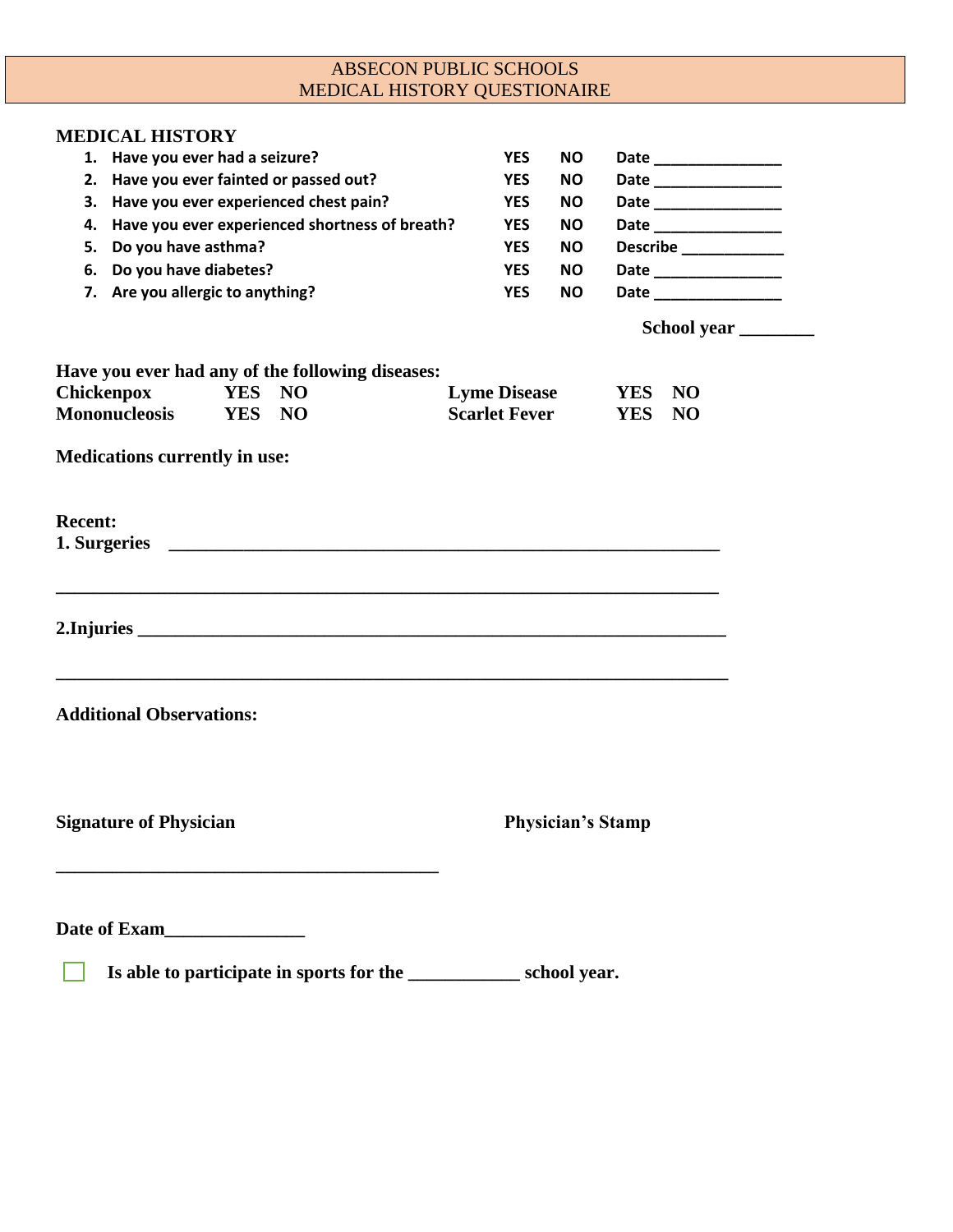Special Education Medicaid Initiative (SEMI) Parental Consent form

School District

Our school district is participating in the Special Education Medicaid Initiative (SEMI) program that allows school districts to bill Medicaid for services that are provided to students.

In accordance with the Family Educational Rights and Privacy Act, 34 CFR §99.30 and Section 617 of the IDEA Part B, consent requirements in 34 CFR §300.622 require a one-time consent before accessing public benefits.

This consent establishes that your child's personally identifiable information, such as student records or information about services provided to your child, including evaluations and services as specified in my child's Individualized Education Program (IEP) (occupational therapy, physical therapy, speech therapy, psychological counseling, audiology, nursing and specialized transportation,) may be disclosed to Medicaid and the Department of the Treasury for the purpose of receiving Medicaid reimbursement at the school district.

As parent/guardian of the child named below, I give permission to disclose information as described above and I understand and agree that Medicaid may access my child's or my public benefits or public insurance to pay for special education or related services under Part 300 (services under the IDEA). I understand that the school district is still required to provide services to my child pursuant to his or her IEP, regardless of my Medicaid eligibility status or willingness to consent for SEMI billing

I understand that billing for these services by the district does not impact my ability to access these services for my child outside of the school setting, nor will any cost be incurred by my family including co-pays, deductibles, loss of eligibility or impact on lifetime benefits.

Child's Name:

Child's Date of Birth: / / / /

Parent/Guardian:

Date:  $\frac{1}{\sqrt{1-\frac{1}{2}}}\frac{1}{\sqrt{1-\frac{1}{2}}}\frac{1}{\sqrt{1-\frac{1}{2}}}\frac{1}{\sqrt{1-\frac{1}{2}}}\frac{1}{\sqrt{1-\frac{1}{2}}}\frac{1}{\sqrt{1-\frac{1}{2}}}\frac{1}{\sqrt{1-\frac{1}{2}}}\frac{1}{\sqrt{1-\frac{1}{2}}}\frac{1}{\sqrt{1-\frac{1}{2}}}\frac{1}{\sqrt{1-\frac{1}{2}}}\frac{1}{\sqrt{1-\frac{1}{2}}}\frac{1}{\sqrt{1-\frac{1}{2}}}\frac{1}{\sqrt{1-\frac{1}{2}}}\frac{1}{\$ 

 $\frac{Yes}{N_{\alpha}}$ I give consent to bill for SEMI: □ No □

This consent can be revoked at any time by contacting your child's Case Manager, or the administrator at your child's school, in writing.

OCTOBER 2017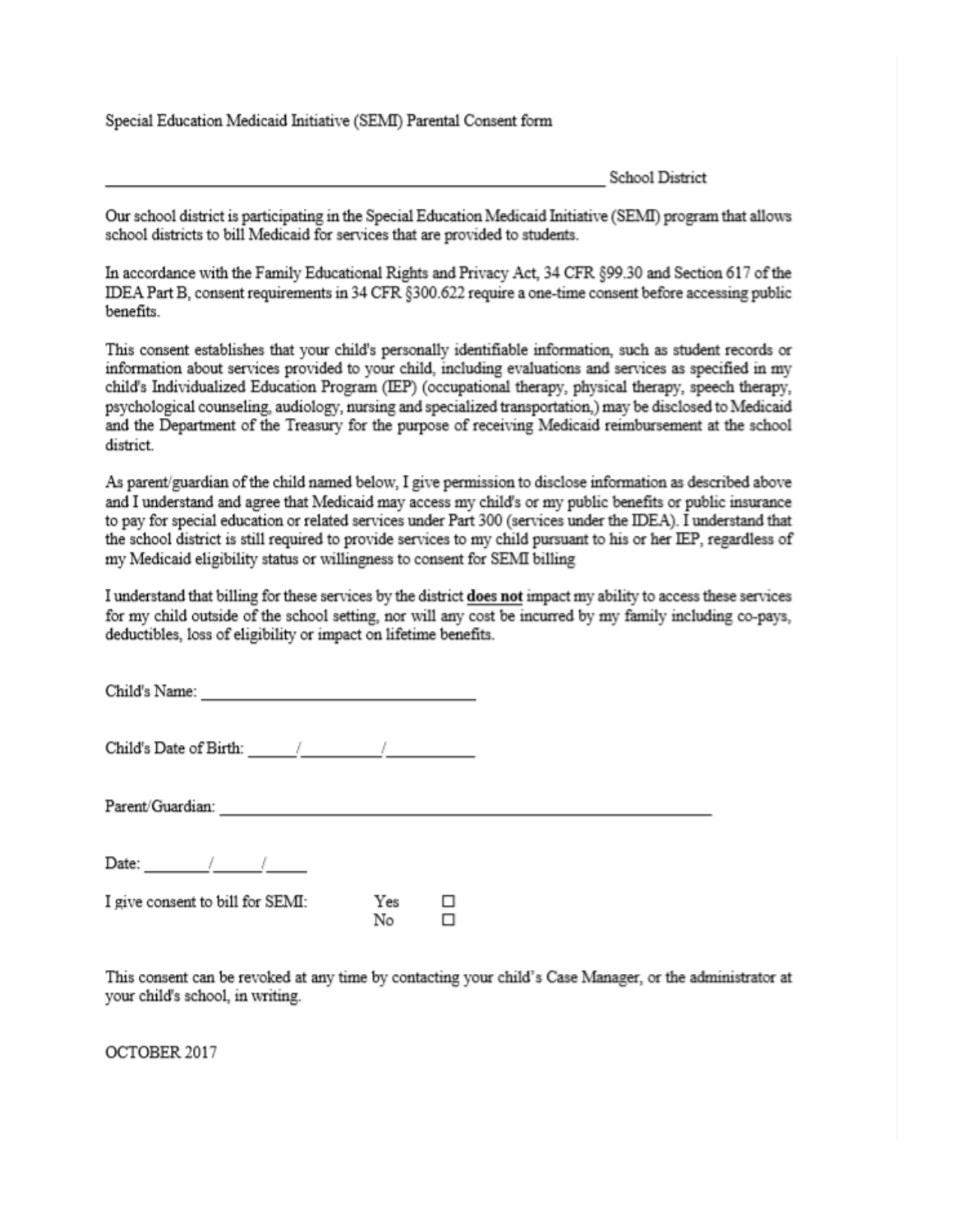## Appendix A: Home Language Survey Forms

In addition to this static form, an online version of the HLS is available for school districts/charter schools to copy and utilize. In addition, HLS translations will be made available on the NJDOE's Bilingual/ESL Education.

#### **Home Language Survey Form**

#### Introduction

This survey is the first of three steps to identify whether or not a student is eligible to be an English language learner (ELL). Start with "Question 1" and continue until the HLS is complete. Select the answer for each question and follow the directions.

#### **Student Information**

| Student name:                                                                                                            | Student birth date:                                                                                                      |
|--------------------------------------------------------------------------------------------------------------------------|--------------------------------------------------------------------------------------------------------------------------|
| <b>Street Address:</b>                                                                                                   |                                                                                                                          |
| City:                                                                                                                    | State:<br>Zip Code:                                                                                                      |
| Phone number:                                                                                                            |                                                                                                                          |
| <b>Survey Questions</b><br>Question 1<br>What was the first language used by the student?                                |                                                                                                                          |
| A language other than English. Proceed to question 2a.                                                                   |                                                                                                                          |
| English. Proceed to question 2 b.                                                                                        |                                                                                                                          |
| <b>Question 2a</b><br>At home, does the student hear or use a language<br>other than English more than half of the time? | <b>Question 2b</b><br>At home, does the student hear or use a language<br>other than English more than half of the time? |
| Yes. Proceed to 7.                                                                                                       | Yes. Proceed to question 4.                                                                                              |
| No. Proceed to question 4.                                                                                               | No. Proceed to question 3.                                                                                               |

#### **Question 3**

Does the student understand a language other than English?

Yes. Proceed to question 4.

No. Proceed to 9.

#### **Question 4**

When interacting with his/her parents or guardians, does the student use a language other than English more than half of the time?

Yes. Proceed to 7.

No. Proceed to question 5.